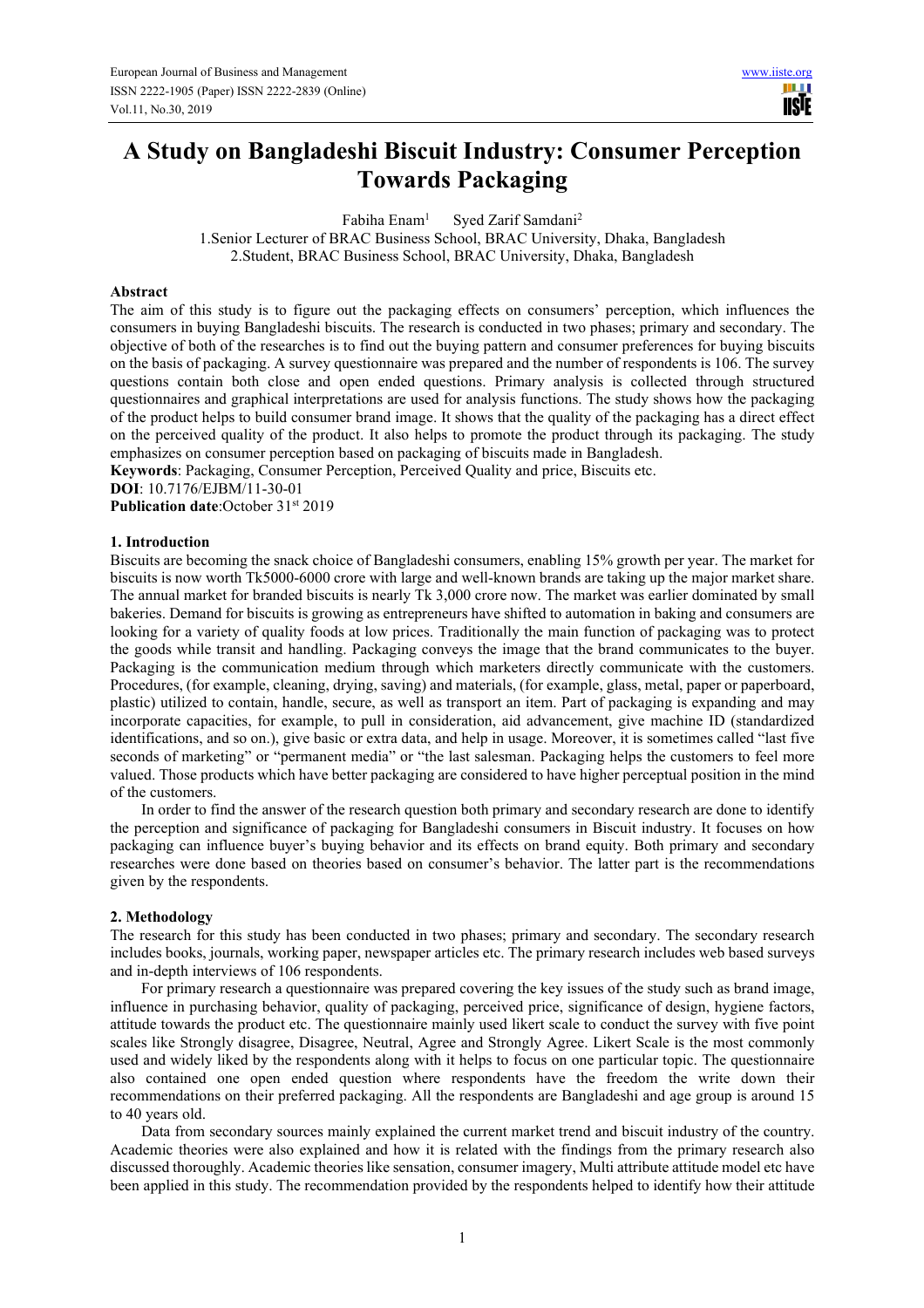towards the brand can be changed through alteration in packaging.

#### **3. Analysis**

The result of the survey is been described and given below through graphical format. From the study, it is shown than Age from 15 to 40+ years old have participated in the survey whereas 52% of them were female and rest is male.

> 1. "The packaging of the biscuit helps you to decide which product will fulfill your hunger.



Figure 1. Packaging of biscuits helps you to decide which product will fulfill your hunger The second survey question highlights the strength of brand image.

2. "Premium Packaging of the biscuit gives out a positive brand image"



Figure 2. Premium packaging of biscuit gives out a positive brand image The above result emphasizes how premium packaging has a positive impression on brand equity. Sensation plays an important role here. Respondents perceive that if the packaging is good that brand will be also good.



Figure 3. Packaging of the biscuit helps you to decide which biscuit to buy from the store shelf Good Packaging helps to stand out from its competitors. It helps to attract the variety seeking customers to buy the product. 57% of the respondents agree that packaging influences their buying behavior.<br>4. "Packaging of the biscuit helps customers to determine if the biscuit is



Figure 4. Packaging of the biscuit helps customer to determine if the biscuit is high class or low class The graph shows that packaging is positively correlated with perceived quality of the product. 56% of the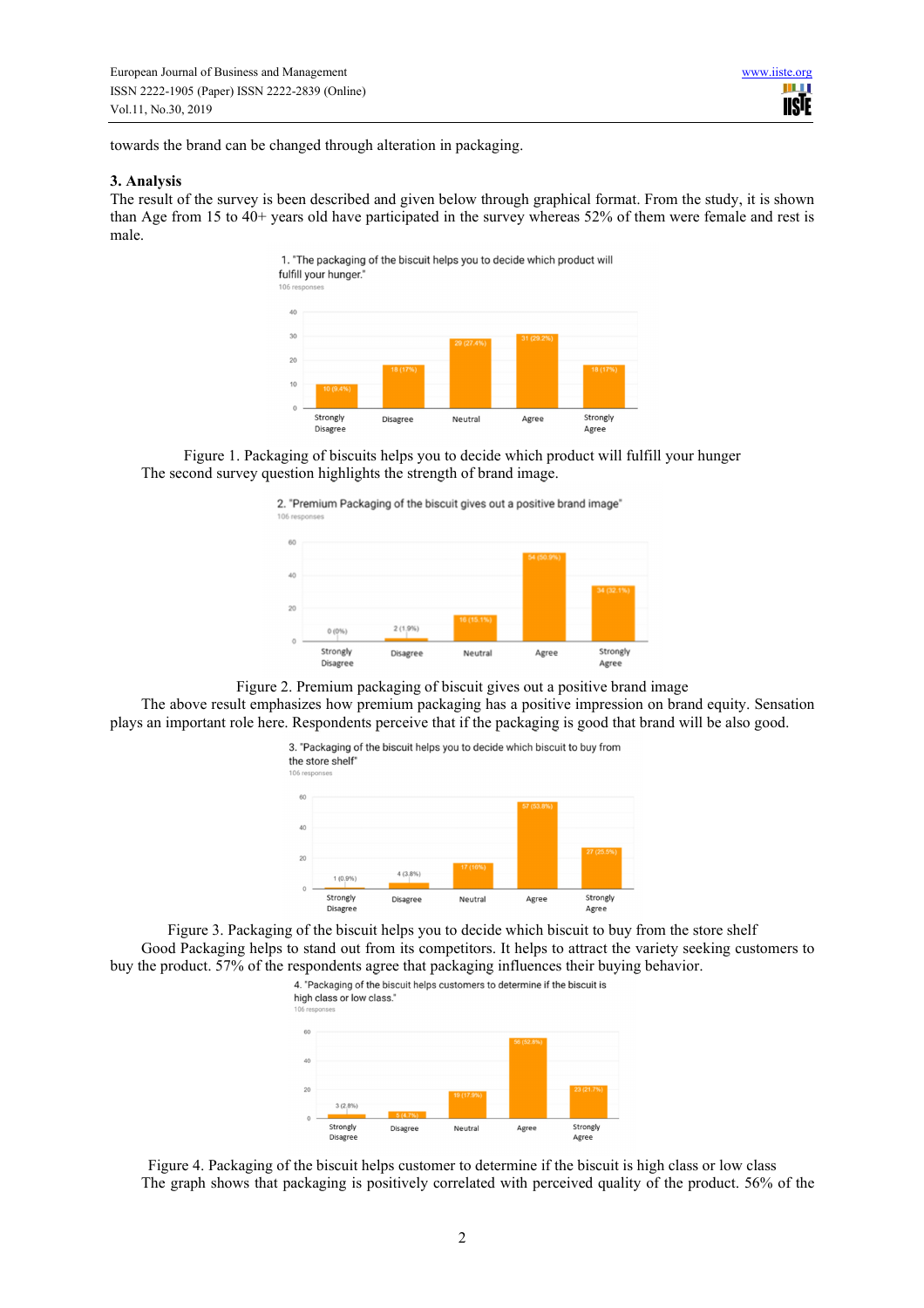respondents agree that packaging creates a perception of the brand. Various stimuli like color, design, materials and ingredients help to create a distinct impression of the brand.



Figure 5. People buy biscuits with better packaging because they think it is more healthy and delicious The graph proves that better packaging helps to create a positive impression of not only the product but also the organization itself. 38% of the respondents agree and 21% respondents strongly agree in response.



Figure 6. Quality packaging makes customer thing the biscuit has a higher price range It shows a price/quality relationship. Various stimuli such as quality packaging and design portrays its expected pricing and people made a perception about the price of the product.



106 response

Figure 7. The packaging of a biscuit helps people to decide the quality of the biscuit if it is good or bad The above question also reflects the perception of the consumers towards its packaging. Most of the respondents agree that packaging has a strong influence on quality of the product.



Figure 8. While buying biscuits people often notices packaging materials and quality The graph shows that consumers are aware of the packaging materials and quality of the design while buying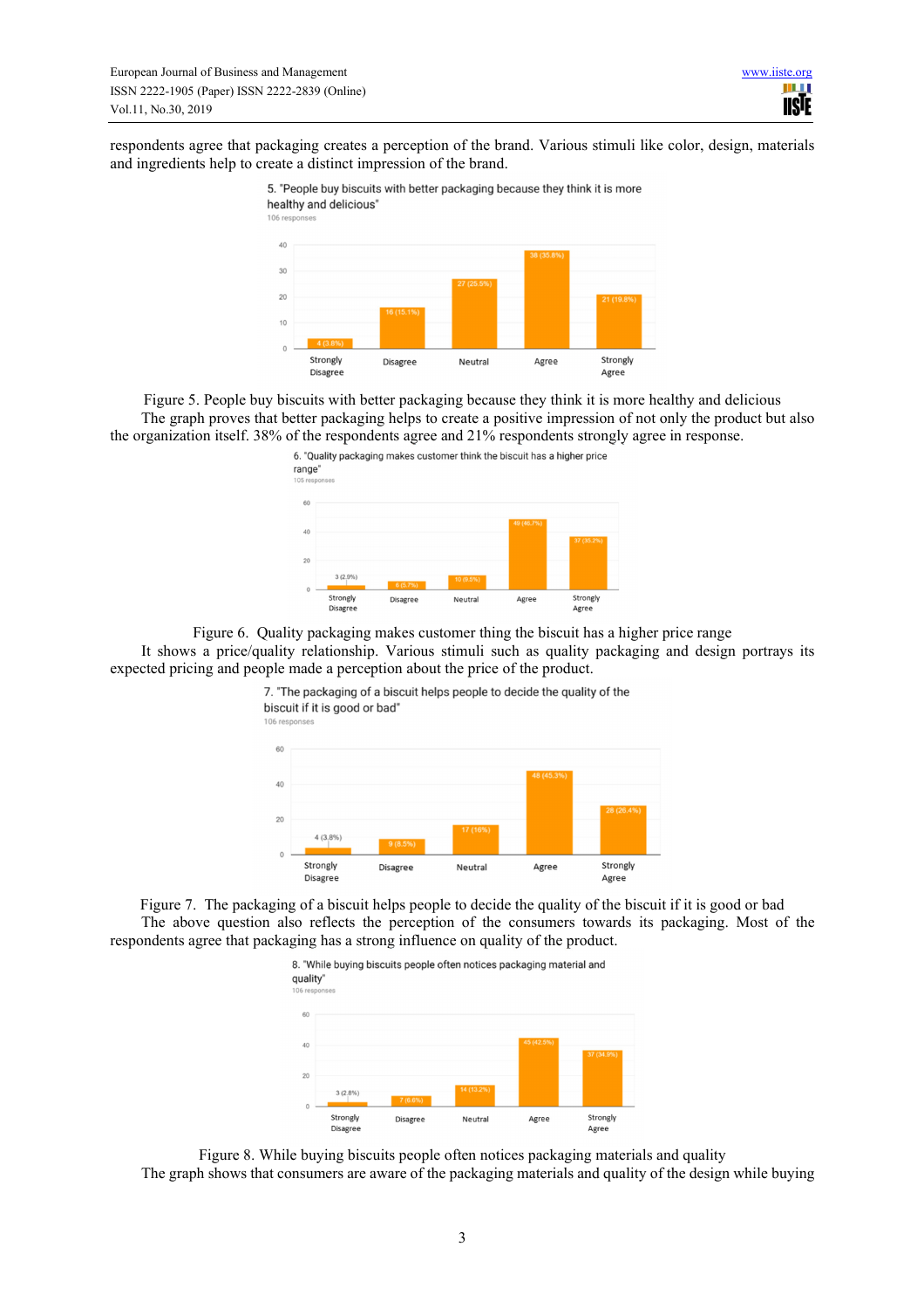### biscuits.







Visuals play a significant role in buying biscuits as well. 46% of the respondents strongly agree that design plays a huge influence in buying biscuits.



Figure 10. Colour and design of the packaging helps people to recognize the brand more quickly It shows that only packaging help to recall the brand or recognize the brand faster.



Figure 11. Information of the ingredients mentioned in the packaging of the biscuits is an important factor The above graph discusses that majority of the respondents agree about the information written on the packaging is an important factor.



Figure 12. Customer Preference buying biscuit on the basis of good quality packaging rather than just the brand name

This question has mix responses about the basis of the preference of buying biscuits. Out of 106 respondents 31% agree that packaging is more preferred that brand name while biscuits. On the other hand 35% neither agree nor disagree about their preferences. 20% of the respondents disagree about it.